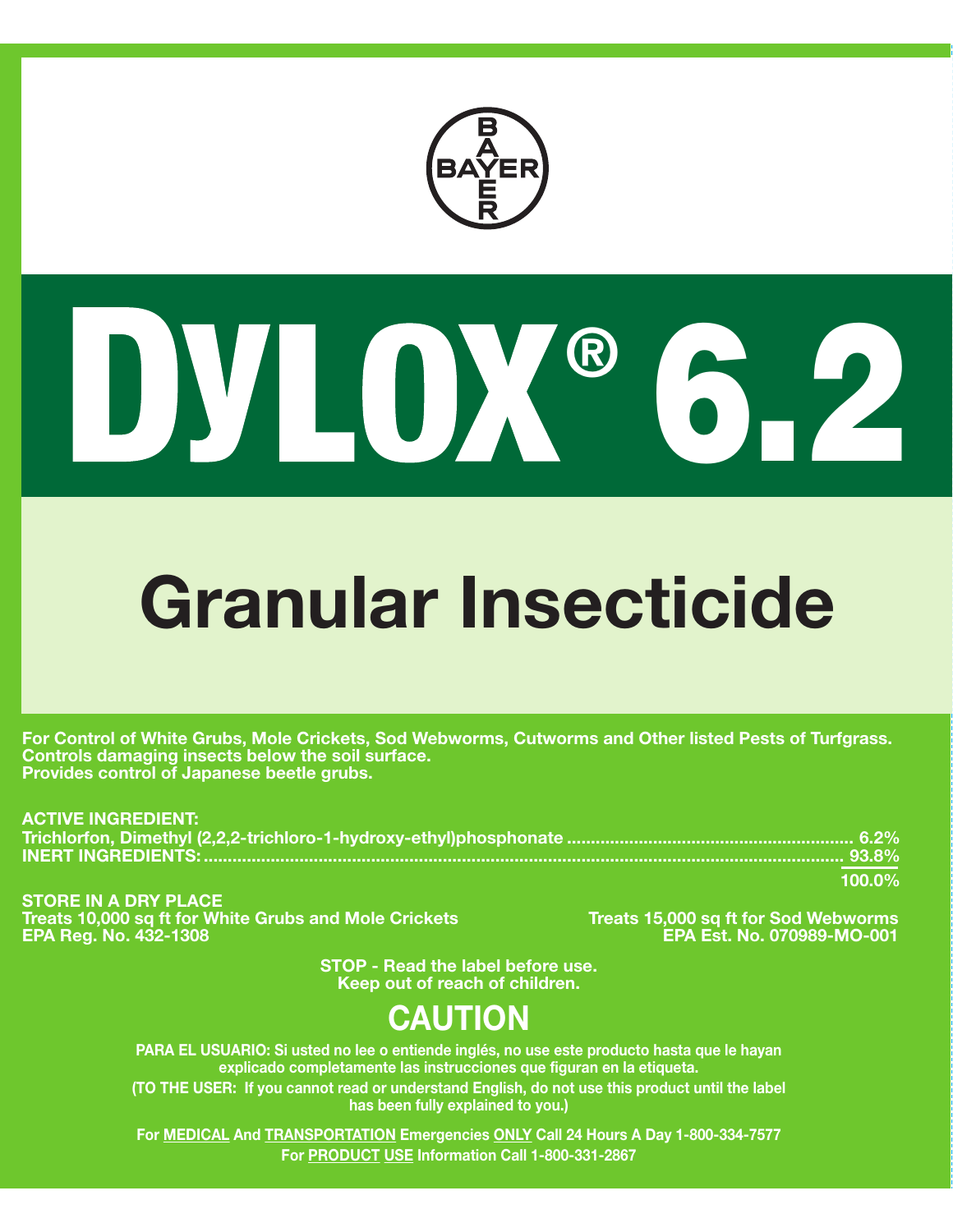**SKU #909274 3545249C 091130A Net Weight 30 Pounds**

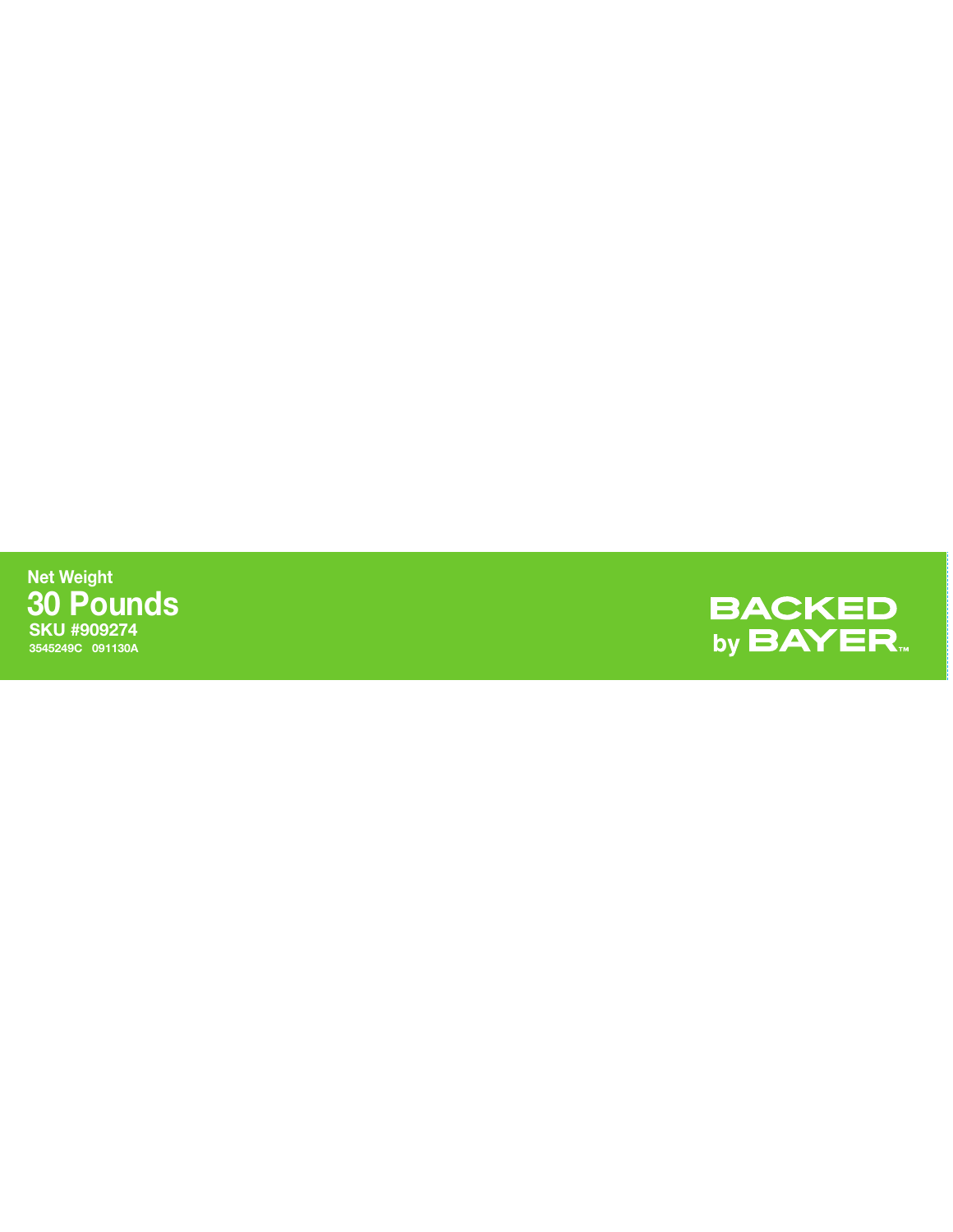| <b>FIRST AID</b>                                          |                                                                                                                                                                                                                                                                           |  |
|-----------------------------------------------------------|---------------------------------------------------------------------------------------------------------------------------------------------------------------------------------------------------------------------------------------------------------------------------|--|
| Contains an organophosphate that inhibits cholinesterase. |                                                                                                                                                                                                                                                                           |  |
| IF<br><b>SWALLOWED: I</b>                                 | • Call a poison control center or doctor immediately for treatment advice.<br>• Have person sip a glass of water if able to swallow.<br>• Do not induce vomiting unless told to by a poison control center or doctor.<br>• Do not give anything to an unconscious person. |  |
| <b>IF IN EYES:</b>                                        | • Hold eye open and rinse slowly and gently with water for 15 to 20 minutes.<br>Remove contact lenses, if present, after the first 5 minutes, then continue rinsing.<br>• Call a poison control center or doctor for treatment advice.                                    |  |

Have the product container or label with you when calling a poison control center or doctor or going for treatment. The Bayer Environmental Science Emergency Response Telephone No. is 1-800-334-7577.

**Note To Physician:** Prolonged exposure will cause cholinesterase depression. Atropine Sulfate is antidotal. 2-PAM is also antidotal and may be administered in conjunction with atropine.

#### **PRECAUTIONARY STATEMENTS HAZARDS TO HUMANS AND DOMESTIC ANIMALS CAUTION**

Harmful if swallowed. Causes moderate eye irritation. Do not take internally. Do not breathe dust. Avoid contact with eyes, skin or clothing. Prolonged or frequently repeated skin contact may cause allergic reactions in some people.

# **PERSONAL PROTECTIVE EQUIPMENT (PPE)**

#### **Mixers, Loaders, Applicators and other handlers must wear:**

- Long-sleeved shirt and long pants
- Shoes plus socks

Follow manufacturer's instructions for cleaning/ maintaining PPE. If no such instructions for washables exist, use detergent and hot water. Keep and wash PPE separately from other laundry.

# **User Safety Recommendations**

#### **Users should:**

- Wash hands before eating, drinking, chewing gum, using tobacco or using the toilet.
- Remove clothing/PPE immediately if pesticide gets inside. Then wash thoroughly and put on clean clothing.
- Remove PPE immediately after handling this product. Wash outside of gloves before removing. As soon as possible, wash thoroughly and change into clean clothing.

# **ENVIRONMENTAL HAZARDS**

This product is toxic to fish, birds, and wildlife. Do not apply directly to water. Do not contaminate water that by cleaning of equipment or disposal of wastes. Do not apply when turf grass areas are water-logged or the soil is saturated with water (i.e. will not irrigate). Avoid run-off or puddling of irrigation water following application. Use only as directed on this label. Do not use on crops used for food or forage.

# **DIRECTIONS FOR USE**

**It is a violation of Federal law to use this product in a manner inconsistent with its labeling. IMPORTANT:** Read these entire Directions for Use before using DYLOX 6.2 Granular Insecticide. Do not use on turf being grown for sale or other commercial use as sod, or for commercial seed produc**tion, or for research purposes.**

#### **ENTRY RESTRICTIONS**

Do not enter or allow others to enter the treated area (except those persons involved in the incorporation) until the incorporation is complete. Incorporation is to be accomplished by watering-in. Do not enter or allow others to enter the treated area until the surface is dry after the watering-in. For home lawns, notify the property owner that he or she must water-in the product promptly or within the same day.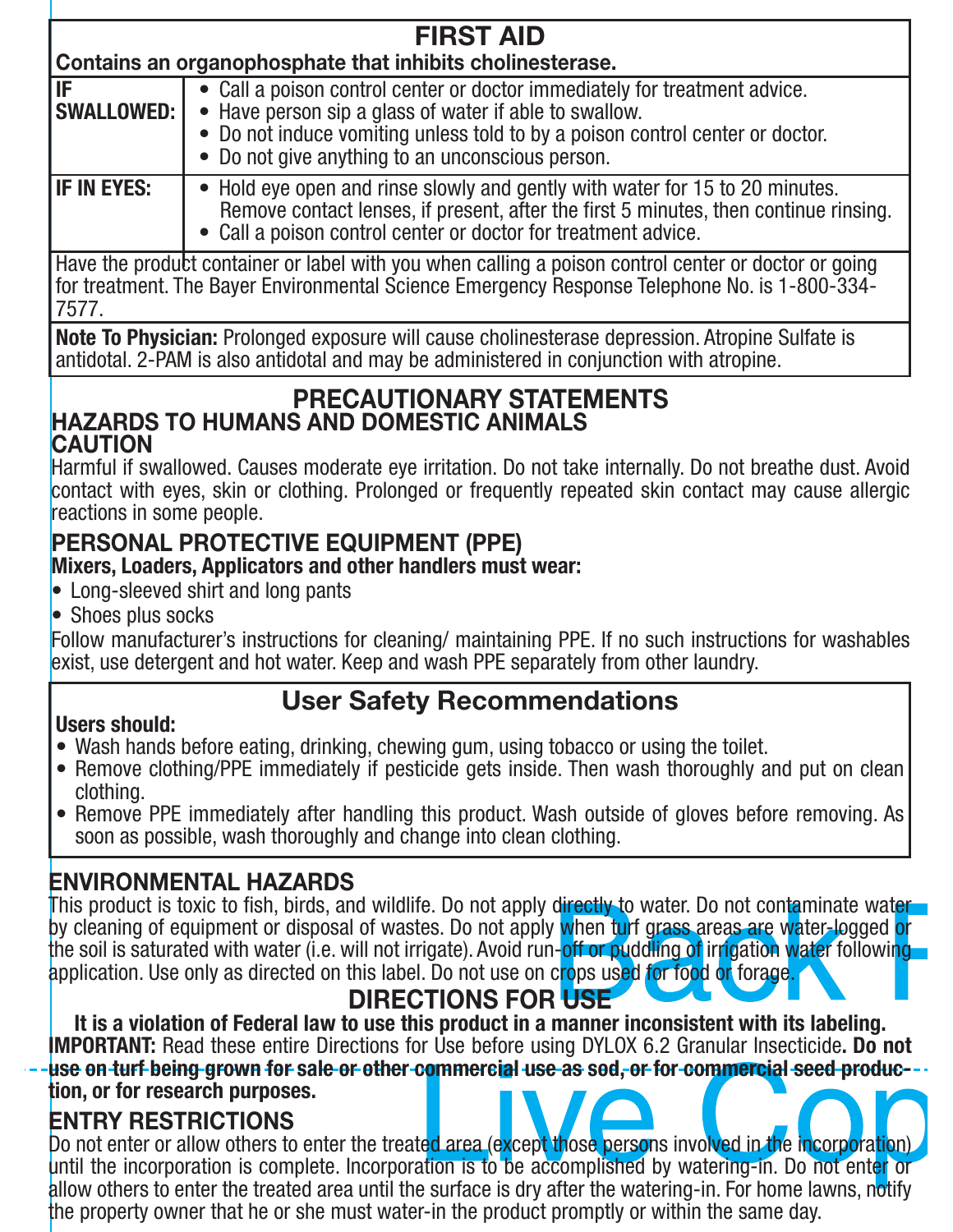# **RESTRICTIONS**

- Do not apply this product in a way that will contact workers or other persons, either directly or through drift.
- Only protected handlers may be in the area during application.
- Aerial application is prohibited.
- Use this product only on the turf sites permitted by this label.
- Do not apply this product using hand-held or chest-mounted spreaders.
- The applicator must water-in the product after application, or notify the property owner that he or she must water-in after application on the same day.
- Limit the number of applications to turf to 3 per calendar year with minimum retreatment intervals of 7 days.
- Limit the total of all applications to 24.5 lbs of active ingredient (395 lbs of product) per acre per year for controlling mole crickets and grubs and 16.2 lbs of active ingredient (261 lbs of product) per acre per year for controlling surface feeding insects.

### **Additional Restrictions For Turf on Golf Courses**

- $\bullet$  Do not apply within 25 feet of lakes, reservoirs, rivers, permanent streams, marshes, natural ponds, or estuaries.
- Broadcast use is limited to tees and greens. Use on fairways is limited to spot treatments.
- Post-application watering-in is mandatory.

| <b>PRODUCT SPECIFICATIONS</b> |                                                                                                                                                                                                                                                                                                                                                                                                                                                                                                             |  |
|-------------------------------|-------------------------------------------------------------------------------------------------------------------------------------------------------------------------------------------------------------------------------------------------------------------------------------------------------------------------------------------------------------------------------------------------------------------------------------------------------------------------------------------------------------|--|
| Dylox 6.2                     | • Granular Insecticide containing 6.2% trichlorfon                                                                                                                                                                                                                                                                                                                                                                                                                                                          |  |
| Controls                      | • White Grub Larvae (such as larvae of Asiatic garden beetle, black turfgrass<br>ataenius, European chafer, green June beetle, Japanese beetle, Aphodius spp.,<br>May or June beetles ( <i>Phyllophaga</i> spp.), northern and southern masked chafers<br>( <i>Cyclocephala</i> spp.), oriental beetle and sugarcane grubs ( <i>Tomarus</i> spp.))<br>• Mole crickets<br>• Annual bluegrass weevil<br>• Billbug larvae<br>• Sod webworms and cranberry girdler<br>• Cutworms and armyworms<br>• Chinch bugs |  |
| Where to Apply                | • All types of turf where pests have been seen or found excluding turf where<br>application is not allowed. See IMPORTANT: above.                                                                                                                                                                                                                                                                                                                                                                           |  |
| Coverage                      | • One bag (30 lbs) will treat 10,000 sq. ft. for white grubs, annual bluegrass weevil,<br>chinch bugs, cranberry girdler and mole crickets.<br>• One bag (30 lbs) will treat 15,000 sq. ft. for sod webworms, armyworms and<br>cutworms.                                                                                                                                                                                                                                                                    |  |
| How to Apply                  | • Do not apply with hand-held or chest-mounted spreader.<br>• Apply granules using a broadcast or drop type spreader.                                                                                                                                                                                                                                                                                                                                                                                       |  |
| <b>Questions</b>              | For questions or comments, call toll free 1 (800) 331-2867.                                                                                                                                                                                                                                                                                                                                                                                                                                                 |  |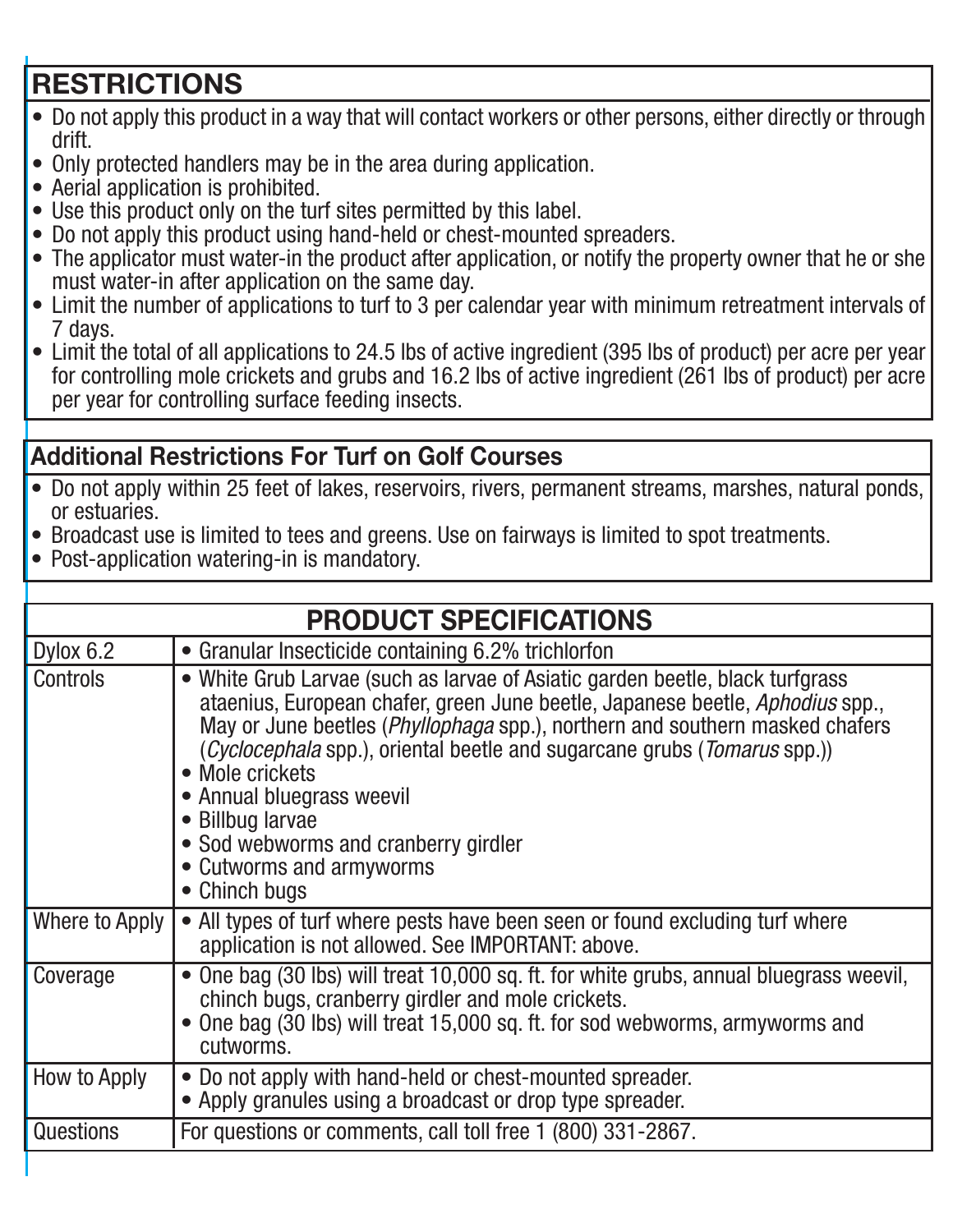| <b>SURFACE FEEDING INSECTS</b> |                                                                                                                                                                                                                                                                                                                                                                                                                                                                                                                                                                                                                                                                                               |  |
|--------------------------------|-----------------------------------------------------------------------------------------------------------------------------------------------------------------------------------------------------------------------------------------------------------------------------------------------------------------------------------------------------------------------------------------------------------------------------------------------------------------------------------------------------------------------------------------------------------------------------------------------------------------------------------------------------------------------------------------------|--|
|                                | Sod webworm, cranberry girdler, cutworm, and armyworm                                                                                                                                                                                                                                                                                                                                                                                                                                                                                                                                                                                                                                         |  |
| Use Rate                       | • 2 pounds per 1,000 sq. ft. of turf.<br>• Refer to chart for spreader settings (Make sure your spreader is calibrated for this<br>product before application).                                                                                                                                                                                                                                                                                                                                                                                                                                                                                                                               |  |
| How to Apply                   | • Turf should be free of troublesome thatch, which encourages insects. Rake or<br>de-thatch the area and remove the debris to expose insect hiding places.<br>• Water the turf and cut to proper height.<br>• Apply granules with a broadcast or drop type spreader.<br>• To release the active ingredient from the granule, the applicator must water-in<br>after application or notify the property owner that he or she must water-in, on the<br>same day as application, with sufficient water to thoroughly wet the remaining<br>thatch. If sufficient rainfall to thoroughly wet the thatch occurs after application<br>but before watering-in, additional watering-in is not required. |  |
| When to Apply                  | • Treat when the insects are present.<br>To control multiple generations of sod webworm larvae, additional treatments at<br>30- to 40-day intervals during the summer months may be required. Do not<br>make more than 3 applications per calendar year.                                                                                                                                                                                                                                                                                                                                                                                                                                      |  |

| Surface Feeding Insects - 2 lb/1,000 sq ft |         |                        |         |
|--------------------------------------------|---------|------------------------|---------|
| Spreader                                   | Setting | Spreader               | Setting |
| <b>Cyclone Pro</b>                         | 4       | <b>Scott's R7X</b>     | Н       |
| Cyclone-Roto                               | 3       | <b>Spyker Pro</b>      |         |
| Lely Broadcast                             | 2.5     | Greenview (Model 105)  | 6.5     |
| <b>Lesco Rotary</b>                        |         | Earthway (Model 2600)  | 8       |
| Prize CB85, CB T85                         | 4.5     | <b>Sears Broadcast</b> | 3.5     |
| <b>Scott's Drop</b>                        | 4       | <b>Sears Drop</b>      | 6       |
| $\sim$<br>.<br>$\cdots$                    |         |                        |         |

**(30 pounds will treat 15000 sq ft at this rate)**

|                                                                                                                                                                                                                                                                                                                                                                                                                                                                                                                                                                                                                                                                                                                                                                                                                                                                  | <b>Root Feeding Insects</b>                                                                                |                                                                                                                                                                                                                                                                                                                           |  |
|------------------------------------------------------------------------------------------------------------------------------------------------------------------------------------------------------------------------------------------------------------------------------------------------------------------------------------------------------------------------------------------------------------------------------------------------------------------------------------------------------------------------------------------------------------------------------------------------------------------------------------------------------------------------------------------------------------------------------------------------------------------------------------------------------------------------------------------------------------------|------------------------------------------------------------------------------------------------------------|---------------------------------------------------------------------------------------------------------------------------------------------------------------------------------------------------------------------------------------------------------------------------------------------------------------------------|--|
|                                                                                                                                                                                                                                                                                                                                                                                                                                                                                                                                                                                                                                                                                                                                                                                                                                                                  | annual bluegrass weevil (larvae)<br>Billbugs (larvae)<br>cranberry girdler<br>mole crickets<br>chinch bugs | white grub larvae: larvae of Asiatic garden beetle, black turfgrass<br>ataenius, European chafer, green June beetle, Japanese beetle,<br>Aphodius spp., May or June beetles (Phyllophaga spp.), northern &<br>southern masked chafers (Cyclocephala spp.), Oriental beetle, and<br>sugarcane grubs ( <i>Tomarus</i> spp.) |  |
|                                                                                                                                                                                                                                                                                                                                                                                                                                                                                                                                                                                                                                                                                                                                                                                                                                                                  | Use Rate<br>product before application).                                                                   | • 3 pounds per 1,000 sq. ft. of turf.<br>Refer to chart for spreader settings (Make sure your spreader is calibrated for this                                                                                                                                                                                             |  |
| $How to Apply -$<br>• Turf should be free of troublesome thatch, which encourages insects.<br>Ensure that there is no more than $\frac{1}{2}$ inch of thatch present at time of application.<br>Under dry conditions, where thatch is present, prewatering is recommended prior<br>to application for control of white grub and weevil larvae.<br>Water the turf and cut to proper height.<br>Apply granules with a broadcast or drop type spreader.<br>The applicator must water-in after application or notify the property owner that he<br>or she must water-in, on the same day as application, with sufficient water to<br>thoroughly wet the remaining thatch and move the product into the root zone. If<br>sufficient rainfall to thoroughly wet the thatch occurs after application but before<br>watering-in, additional watering-in is not required. |                                                                                                            |                                                                                                                                                                                                                                                                                                                           |  |
|                                                                                                                                                                                                                                                                                                                                                                                                                                                                                                                                                                                                                                                                                                                                                                                                                                                                  | When to Apply                                                                                              | • Apply when pests are seen or found.<br>• Consult your Agricultural Extension Service for the best time to treat in your area.<br>A second treatment may be needed for mature large sized grubs.                                                                                                                         |  |